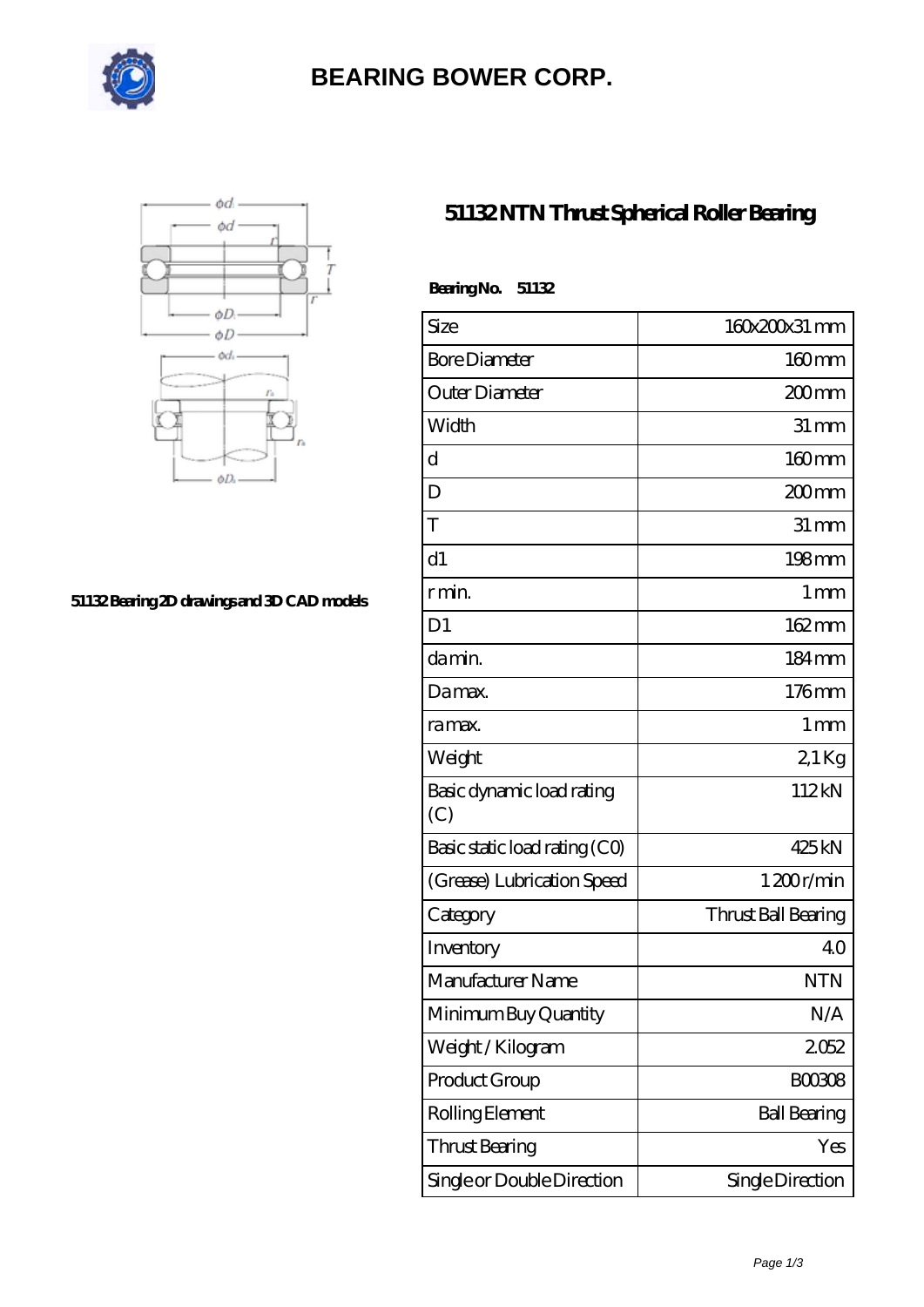

## **[BEARING BOWER CORP.](https://ballersunited.org)**

| <b>Banded</b>                          | No                                                                                                                                                                          |
|----------------------------------------|-----------------------------------------------------------------------------------------------------------------------------------------------------------------------------|
| Cage Material                          | Steel                                                                                                                                                                       |
| Precision Class                        | ABEC 1   ISO PO                                                                                                                                                             |
| Component Description                  | Roller Assembly Plus<br>Raceways                                                                                                                                            |
| <b>Other Features</b>                  | Single Row   With Flat Seat                                                                                                                                                 |
| Long Description                       | 160MM Bore 1; 162MM<br>Bore 2, 200MM Outside<br>Diameter; 31MM Height;<br><b>Ball Bearing, Single</b><br>Direction; Not Banded;<br>Steel Cage; ABEC 1   ISO PO<br>Precision |
| Inch - Metric                          | Metric                                                                                                                                                                      |
| Category                               | Thrust Ball Bearings                                                                                                                                                        |
| <b>UNSPSC</b>                          | 31171552                                                                                                                                                                    |
| Harmonized Tariff Code                 | 8482105008                                                                                                                                                                  |
| Noun                                   | Bearing                                                                                                                                                                     |
| Keyword String                         | <b>Ball Thrust</b>                                                                                                                                                          |
| Manufacturer URL                       | http://www.ntnamerica.co<br>m                                                                                                                                               |
| Manufacturer Item Number               | 51132                                                                                                                                                                       |
| Weight/LBS                             | 462971                                                                                                                                                                      |
| Outside Diameter                       | 7.874 Inch   200 Millimeter                                                                                                                                                 |
| Height                                 | 1.22 Inch   31 Millimeter                                                                                                                                                   |
| Bore 1                                 | 6.299 Inch   160 Millimeter                                                                                                                                                 |
| Bore 2                                 | 6.378Inch   162Millimeter                                                                                                                                                   |
| Overall Height with<br>Aligning Washer | OInch   OMillimeter                                                                                                                                                         |
| bore diameter:                         | 160mm                                                                                                                                                                       |
| dynamic load capacity:                 | 112000N                                                                                                                                                                     |
| outside diameter:                      | $198 \text{mm}$                                                                                                                                                             |
| operating temperature<br>range:        | $-40$ to $120^{\circ}$ C                                                                                                                                                    |
| overall width:                         | 31 mm                                                                                                                                                                       |
|                                        |                                                                                                                                                                             |